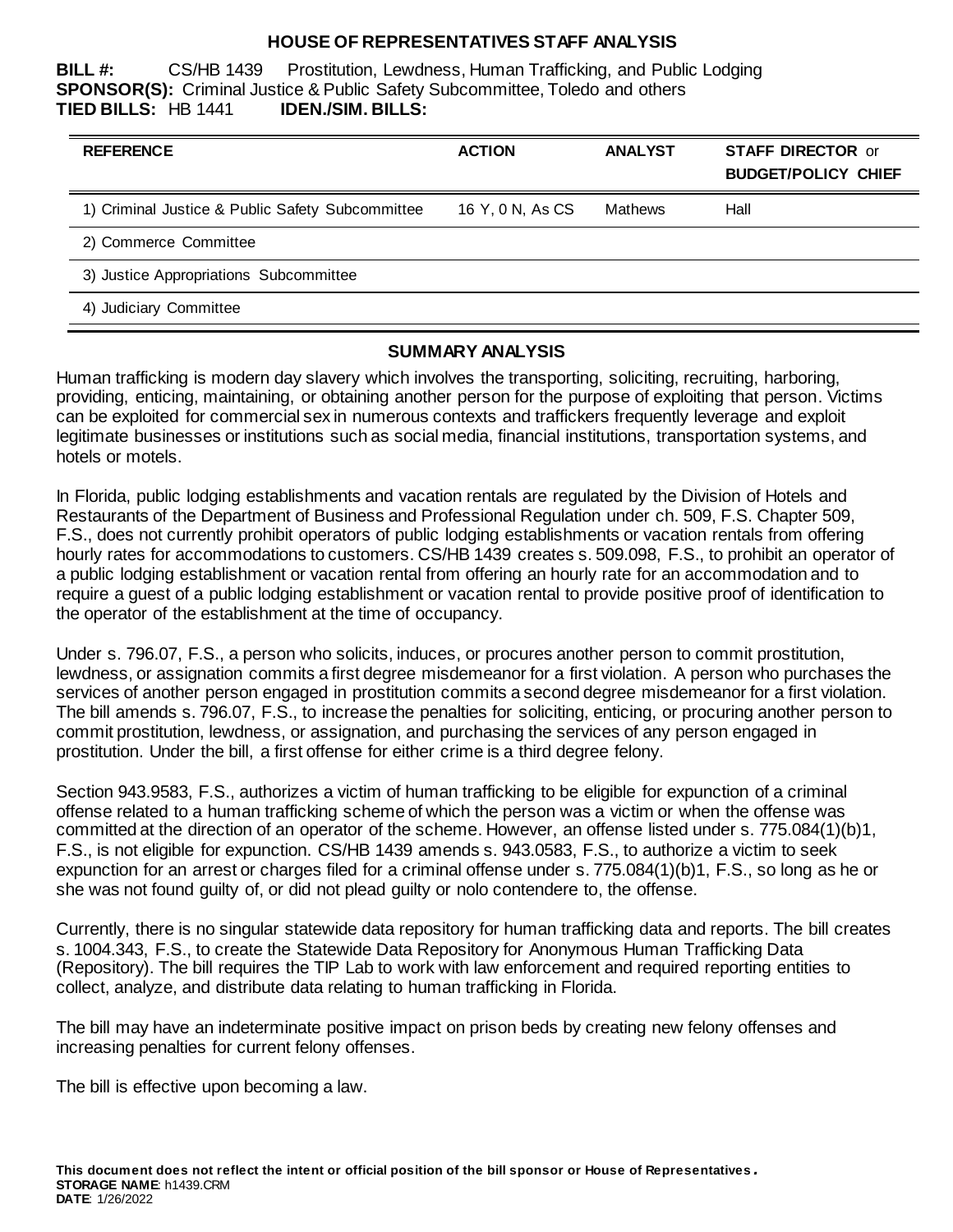### **FULL ANALYSIS**

## **I. SUBSTANTIVE ANALYSIS**

### A. EFFECT OF PROPOSED CHANGES:

## **Background**

Human trafficking is modern day slavery which involves the transporting, soliciting, recruiting, harboring, providing, enticing, maintaining, or obtaining another person for the purpose of exploiting that person. Victims may be exploited for commercial sex in numerous contexts, including street prostitution, illicit massage parlors, brothels, escort services, and online advertising. Further, traffickers frequently leverage and exploit legitimate businesses or institutions such as social media, financial institutions, transportation systems, and hotels or motels.

### Prohibition on Hourly Rates for Lodging Establishments and Vacation Rentals

### *Background*

According to research, human trafficking for commercial sexual activity commonly takes place in hotels or motels.<sup>1</sup> In Florida, public lodging establishments and vacation rentals are regulated by the Division of Hotels and Restaurants of the Department of Business and Professional Regulation under ch. 509, F.S. Chapter 509, F.S., does not currently prohibit operators of lodging establishments or vacation rentals from offering hourly rates for accommodations to customers.

### *Effect of Proposed Changes*

CS/ HB 1439 creates s. 509.098, F.S., to prohibit an operator of a public lodging establishment or vacation rental from offering an hourly rate for an accommodation and to require a guest of a public lodging establishment or vacation rental to provide positive proof of identification to the operator of the establishment at the time of occupancy.

The bill defines a vacation rental as any unit or group of units in a condominium or cooperative or any individually or collectively owned single-family, two-family, three-family, or four-family house or dwelling unit that is also a transient public lodging establishment but is not a timeshare project.

### Soliciting or Purchasing Prostitution

### *Background*

Section 796.07, F.S., defines prostitution as the giving or receiving of the body for sexual activity for hire.<sup>2</sup>

Under s. 796.07(2)(a)-(e) and (g)-(i), F.S., it is a second degree misdemeanor:<sup>3</sup>

- To own, establish, maintain, or operate any place, structure, building, or conveyance for the purpose of lewdness, assignation, or prostitution;
- To offer, or to offer or agree to secure, another for the purpose of prostitution or for any other lewd or indecent act;
- To receive, or to offer or agree to receive, any person into any place, structure, building, or conveyance for the purpose of prostitution, lewdness, or assignation, or to permit any person to remain there for such purpose;

l

<sup>1</sup> The Polaris Project, *The Typology of Modern Slavery: Defining Sex and Labor Trafficking in the United States*, (March 2017) <https://polarisproject.org/wp-content/uploads/2019/09/Polaris-Typology-of-Modern-Slavery-1.pdf>(last visited January 25, 2022).

 $2$  This definition excludes sexual activity between spouses. S. 796.07(1)(a), F.S.

**STORAGE NAME**: h1439.CRM **PAGE: 2** <sup>3</sup> A second degree misdemeanor is punishable by up to 60 days in county jail and a fine not exceeding \$500. Ss. 775.082 and 775.083, F.S.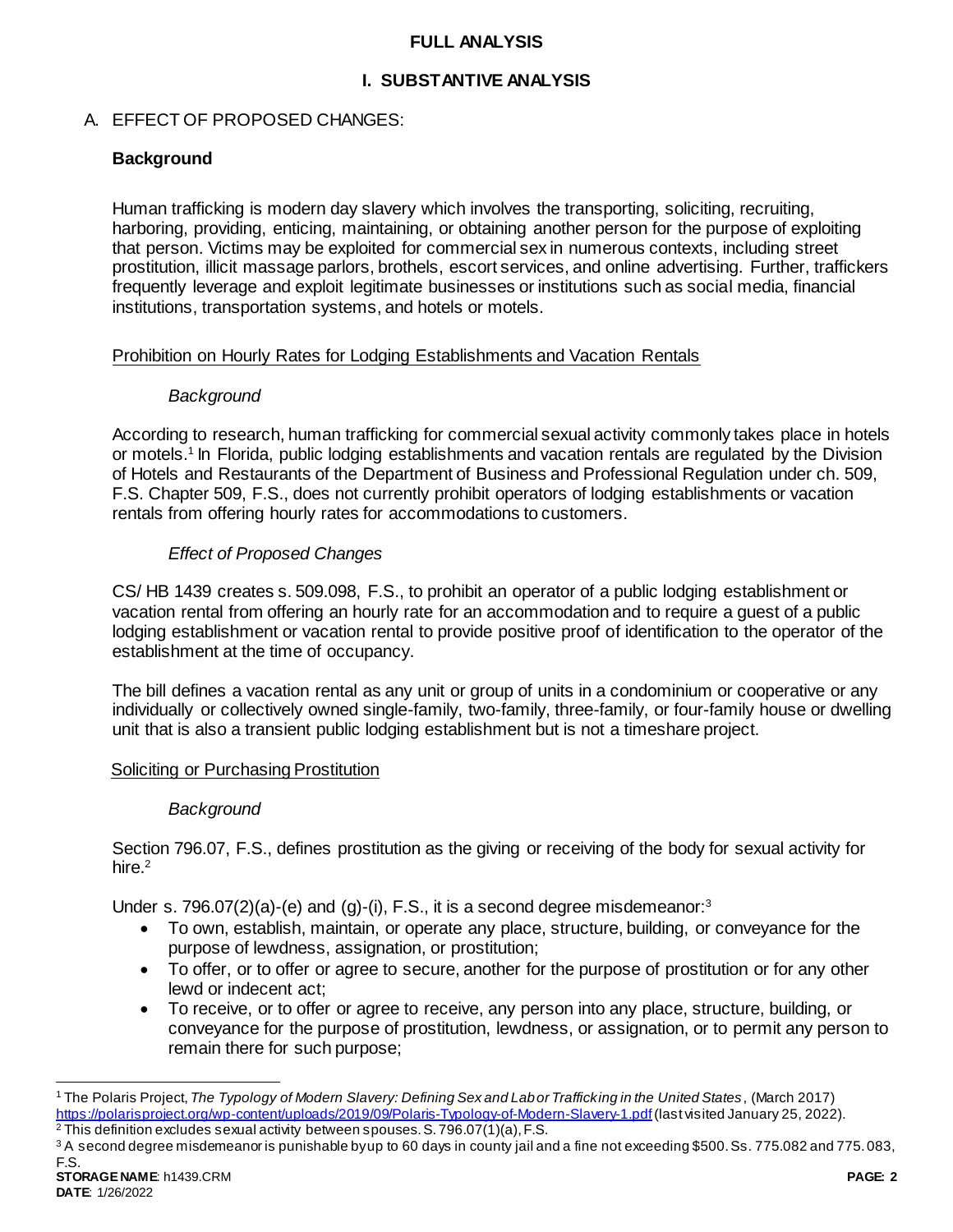- To direct, take, or transport, or to offer or agree to direct, take, or transport, any person to any place, structure, or building, or to any other person, with knowledge or reasonable cause to believe that the purpose of such directing, taking, or transporting is prostitution, lewdness, or assignation;
- For a person 18 years of age or older to offer to commit, or to commit, or to engage in, prostitution, lewdness, or assignation;
- To reside in, enter, or remain in, any place, structure, or building, or to enter or remain in any conveyance, for the purpose of prostitution, lewdness, or assignation;
- To aid, abet, or participate in any of the acts or things listed above; or
- *To purchase the services of any person engaged in prostitution.<sup>4</sup>*

The penalty for a violation listed above is reclassified to a first degree misdemeanor for a second violation, and a third degree felony for any third or subsequent violation.<sup>5</sup>

Additionally, under s. 796.07(f), F.S., a person who solicits, induces, or procures another person to commit prostitution, lewdness,<sup>6</sup> or assignation<sup>7</sup> commits a first degree misdemeanor for a first violation, a third degree felony for a second violation, and a second degree felony for a third or subsequent violation. <sup>8</sup>

# *Effect of Proposed Changes*

CS/HB 1439 amends s. 796.07, F.S., to increase the penalties for both the offenses of soliciting, enticing, or procuring another person to commit prostitution, lewdness, or assignation, and for purchasing the services of any person engaged in prostitution. Under the bill, the penalties for soliciting, inducing, enticing, or procuring another person to commit prostitution increase from a:

- First degree misdemeanor to a third degree felony for a first violation.
- Third degree felony to a second degree felony for a second violation.
- Second degree felony to a first degree felony for a third or subsequent violation.

The penalties for purchasing the services of any person engaged in prostitution increase from a:

- Second degree misdemeanor to a third degree felony for a first violation.
- First degree misdemeanor to a second degree felony for a second violation.
- Third degree felony to a first degree felony for a third or subsequent violation.

## Human Trafficking

## *Human Trafficking Victim Expunction*

### *Background*

In 2013, the Legislature created a process authorizing a victim of human trafficking to petition a court for the expunction of a criminal history record resulting from his or her arrest or filing of charges, regardless of the disposition of the arrest or charges, for an offense committed or reported to have been committed while he or she was a victim of human trafficking. For purposes of human trafficking victim expunction, "victim of human trafficking" means a person subjected to coercion<sup>9</sup> for the purpose of being used in human trafficking, a child or person believed to be a child under 18 years of age subjected to human trafficking, or an individual subjected to human trafficking as defined by federal law.

l

 $8$  S. 796.07(2)(f), F.S.

**STORAGE NAME**: h1439.CRM **PAGE: 3 DATE**: 1/26/2022

<sup>4</sup> S. 796.07(2), F.S.

<sup>5</sup> S. 796.07(4), F.S.

<sup>6</sup> Lewdness means any indecent or obscene act. S. 796.07(1)(b), F.S.

 $^7$  Assignation means the making of any appointment or engagement for prostitution or lewdness, or any act in furtherance of such appointment or engagement. S. 796.07(1)(c), F.S.

<sup>9</sup> As defined in s. 787.06, F.S.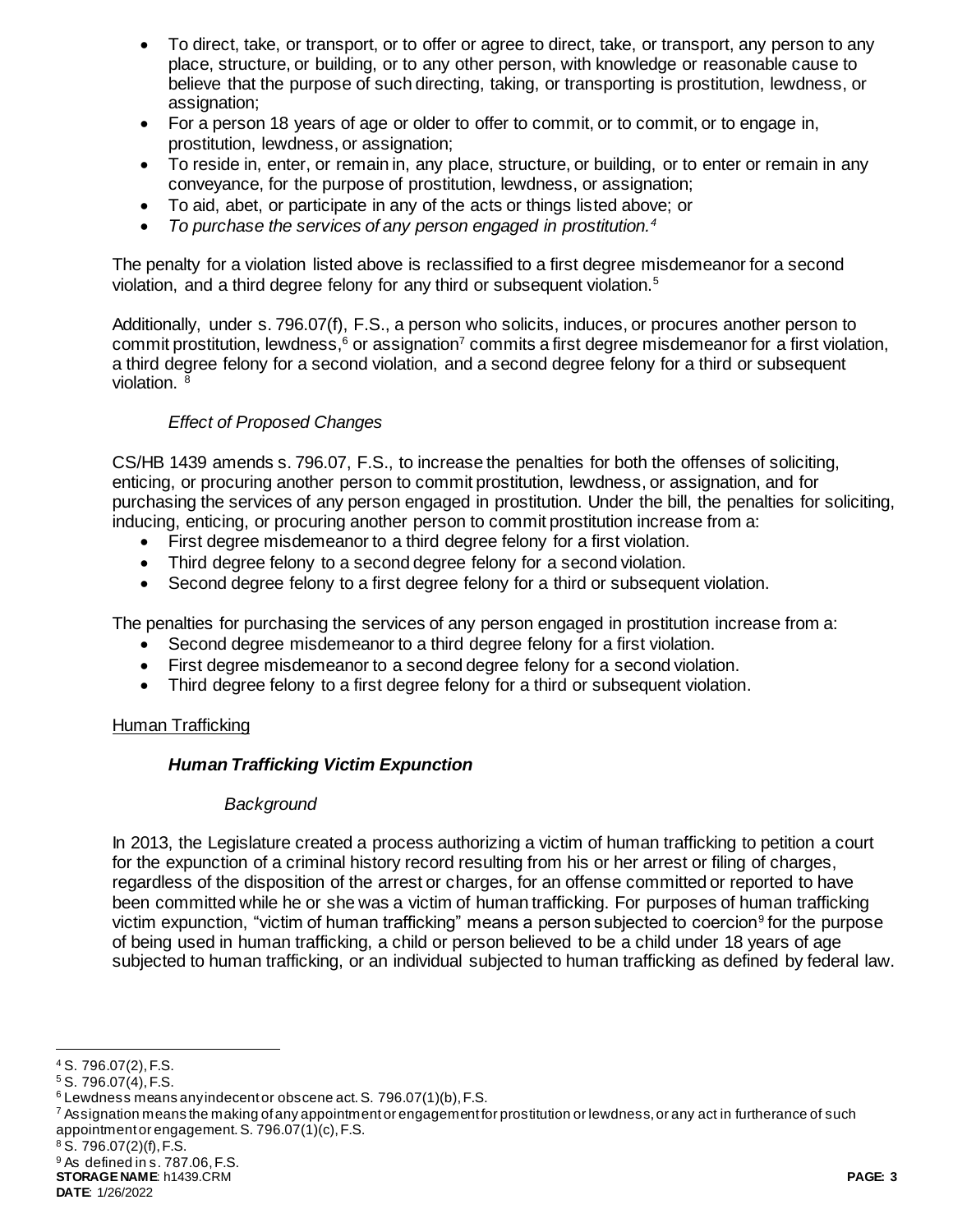To be eligible for expunction, the criminal offense must be related to a human trafficking scheme of which the person was a victim or the offense must have been committed at the direction of an operator of the scheme,<sup>10</sup> and must *not* be one of the following offenses:

- Arson:
- Sexual battery:
- Robbery;
- Kidnapping;
- Aggravated child abuse;
- Aggravated abuse of an elderly person or disabled adult;
- Aggravated assault with a deadly weapon;
- Murder;
- Manslaughter;
- Aggravated manslaughter of an elderly person or disabled adult;
- Aggravated manslaughter of a child;
- Unlawful throwing, placing, or discharging of a destructive device or bomb;
- Armed burglary:
- Aggravated battery; or
- Aggravated stalking.

The court with original jurisdiction over the crime the human trafficking victim seeks to expunge is the court designated to hear the victim's petition.<sup>11</sup> A petition must be initiated by the petitioner with due diligence after he or she is no longer a victim of human trafficking or has sought human trafficking services.<sup>12</sup> The petition must be accompanied by the following:

- A sworn statement attesting that the petitioner is eligible for an expunction to the best of his or her knowledge and does not have other petitions to expunge or seal pending before any court; and
- $\bullet$  Official documentation of the petitioner's status as a human trafficking victim, if any exists.<sup>13</sup>

Under s. 943.0583, F.S., a petition for expunction that includes official documentation of the victim's status as a human trafficking victim, though not required, creates a presumption that his or her participation in the offense was a result of having been a human trafficking victim. A determination on a petition for expunction with official documentation of victim status requires a showing of a preponderance of the evidence.<sup>14 15</sup> For a petition for expunction that does not include official documentation of the victim's status, a determination of expunction requires a showing of clear and convincing evidence.<sup>16</sup> Clear and convincing evidence is a higher burden of proof than a preponderance of the evidence.

Any criminal history record of a person that is ordered expunged under s. 943.0583, F.S., must be physically destroyed by any criminal justice agency having custody of such record.<sup>17</sup> However, any criminal history record in the custody of FDLE must be retained in all cases.<sup>18</sup> A human trafficking victim may lawfully deny or fail to acknowledge any expunged record unless he or she is applying for a job with a criminal justice agency or is a defendant in a subsequent criminal prosecution.<sup>19</sup>

 $\overline{a}$ 

[https://www.law.cornell.edu/wex/clear\\_and\\_convincing\\_evidence#:~:text=Definition,the%20contention%20is%20highly%20probable](https://www.law.cornell.edu/wex/clear_and_convincing_evidence#:~:text=Definition,the%20contention%20is%20highly%20probable). (last visited Jan. 23, 2022).

**STORAGE NAME**: h1439.CRM **PAGE: 4 DATE**: 1/26/2022 <sup>17</sup> S. 943.0583(8), F.S.  $18$  *Id.* <sup>19</sup> S. 943.0583(8)(b), F.S.

<sup>10</sup> S. 943.0583, F.S.

<sup>11</sup> S. 943.0583(2), F.S.

<sup>12</sup> S. 943.0583(4), F.S. <sup>13</sup> S. 943.0583(6), F.S.

<sup>14</sup> S. 943.0583(3), F.S.

<sup>&</sup>lt;sup>15</sup> Under the preponderance standard, the burden of proof is met when the party with the burden convinces the fact finder that there is a greater than 50% chance that the claim is true. Cornell Law School: Legal Information Institute, *Preponderance of the Evidence*, [https://www.law.cornell.edu/wex/preponderance\\_of\\_the\\_evidence](https://www.law.cornell.edu/wex/preponderance_of_the_evidence) (last visited Jan. 23, 2022).

<sup>16</sup> According to the Supreme Court in *Colorado v. New Mexico*, 467 U.S. 310 (1984), "clear and convincing" means that the evidence is highly and substantially more likely to be true than untrue; the fact finder must be convinced that the contention is highly probable. Cornell Law School: Legal Information Institute, *Clear and Convincing Evidence*,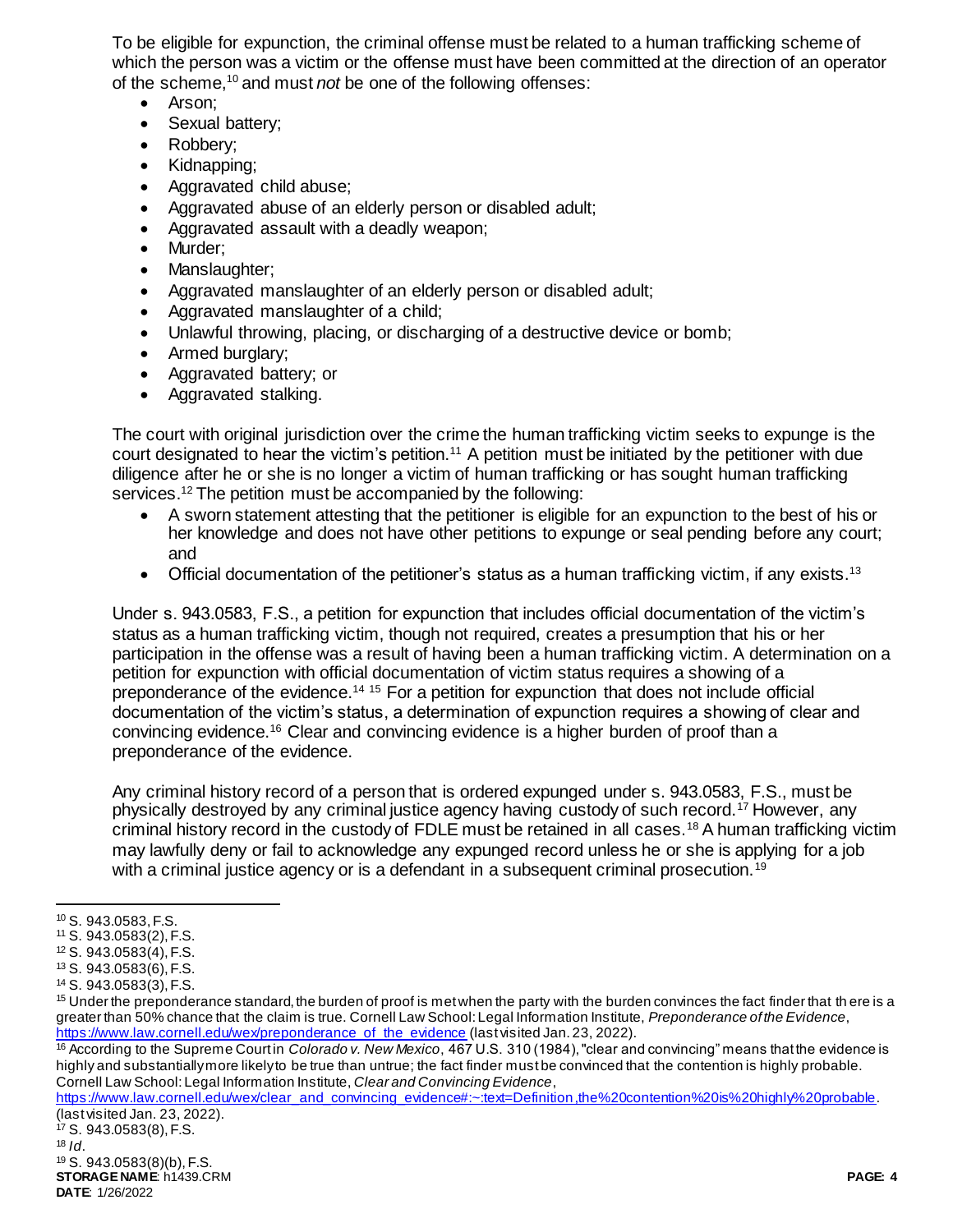## *Effect of Proposed Changes*

The bill expands the types of offenses for which human trafficking victim is available by authorizing a human trafficking victim to seek expunction for an arrest or charges filed for the following offenses, so long as he or she was not found guilty of, or plead guilty or nolo contendere to, the offense:

- Arson:
- Sexual battery;
- Robbery;
- Kidnapping:
- Aggravated child abuse;
- Aggravated abuse of an elderly person or disabled adult;
- Aggravated assault with a deadly weapon;
- Murder;
- Manslaughter;
- Aggravated manslaughter of an elderly person or disabled adult;
- Aggravated manslaughter of a child;
- Unlawful throwing, placing, or discharging of a destructive device or bomb;
- Armed burglary;
- Aggravated battery; or
- Aggravated stalking.

The bill removes the requirement that petitions submitted without official documentation of the victim's status include a showing of clear and convincing evidence. As such, the burden of proof reverts to the standard requirement of a preponderance of the evidence, lowering the evidentiary threshold a victim must meet in order to obtain an expunction without official documentation of his or her victim status. Prior to the creation of the TIP Lab, Florida did not have a unified data center for human trafficking.<sup>20</sup>

# *Statewide Data Repository for Anonymous Human Trafficking Data*

## *Background*

Currently, human trafficking data is collected across multiple agencies and entities. However, there is no singular, uniform statewide data repository for human trafficking data.

FDLE's Uniform Crime Report (UCR) system provides standardized reports on crime statistics based on statewide data.<sup>21</sup> The fundamental objectives of the Florida UCR Program are to:

- Collect accurate summary crime data from all law enforcement agencies in the state;
- Maintain agency crime statistics in a statewide database and provide a barometer of the frequency and clearance rates of certain crimes;
- Publish semi-annual and annual reports to the FDLE Commissioner, Florida Governor, Florida Legislature, and the public of the various crime trends in the state;
- Collect the number of offenses known to UCR Program contributors for murder, manslaughter, forcible rape, robbery, aggravated assault, burglary, larceny, motor vehicle theft, arson, simple assault, domestic violence, and other offenses and related arrest information.<sup>22</sup>

The Florida Incident Based Reporting System (FIBRS) is a statewide database for incident based reporting. FIBRS streamlines several data collection efforts into one system which includes data collections from:

• NIBRS (National Incident Based Reporting System);

l

<sup>20</sup> University of South Florida St. Petersburg Campus, *Grand Opening of New Research Lab to Combat Human Trafficking in Florida*, (September 15, 2021)[, https://www.stpetersburg.usf.edu/news/2021/grand-opening-human-trafficing-lab.aspx](https://www.stpetersburg.usf.edu/news/2021/grand-opening-human-trafficing-lab.aspx)(last visited Jan. 25, 2022).

<sup>21</sup> FDLE, *Uniform Crime Report*[, https://www.fdle.state.fl.us/FSAC/Uniform-Crime-Report](https://www.fdle.state.fl.us/FSAC/Uniform-Crime-Report)(last visited Jan. 25, 2022).

**STORAGE NAME**: h1439.CRM **PAGE: 5** <sup>22</sup> FDLE, *Uniform Crime Reports Guide Manual* (November 2018)[, https://www.fdle.state.fl.us/FSAC/UCR/UCRGuideManual.aspx](https://www.fdle.state.fl.us/FSAC/UCR/UCRGuideManual.aspx) (last visited Jan. 25, 2022).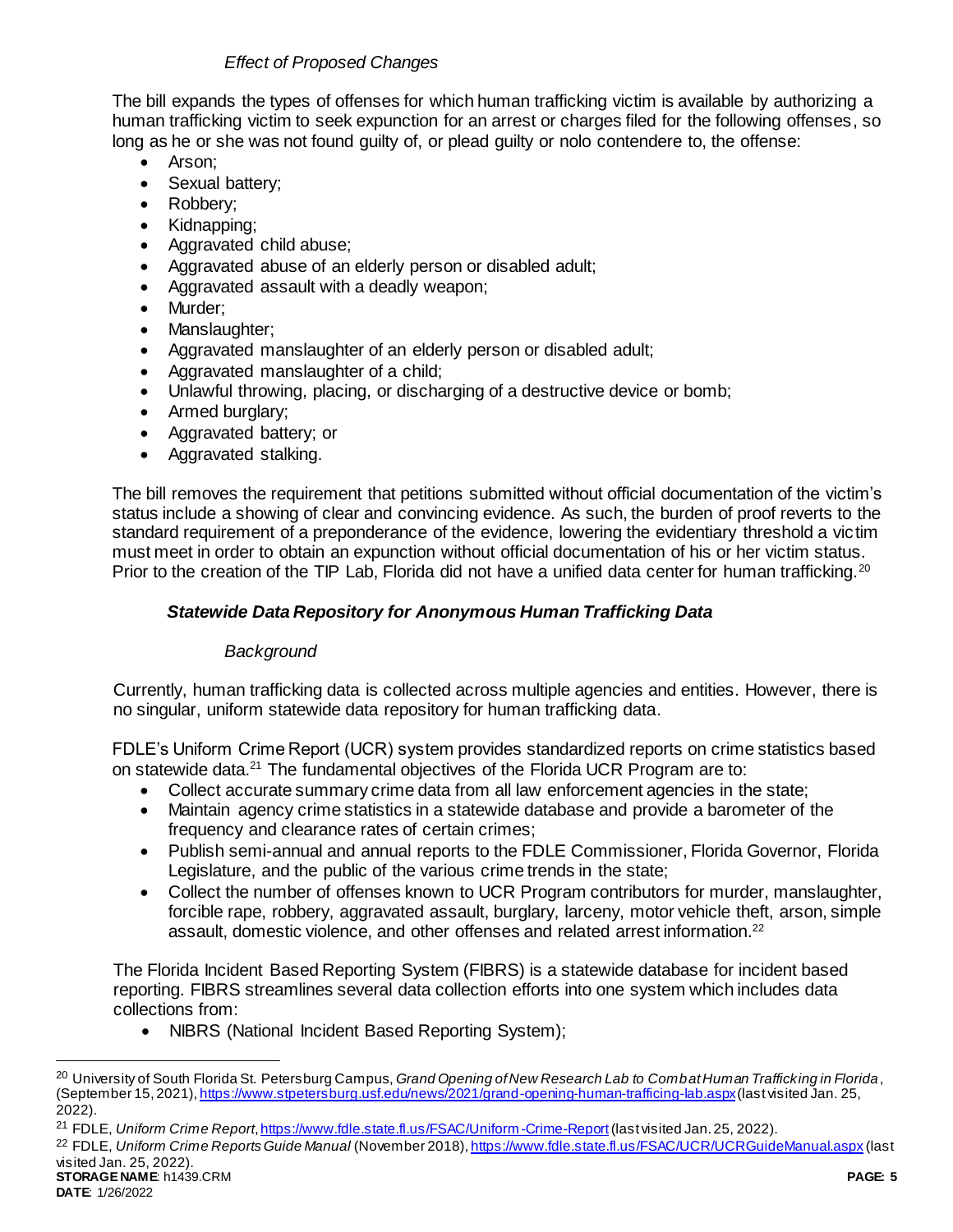- Hate Crimes;
- Cargo Theft;
- Human Trafficking:
- Use-of-Force;
- Law Enforcement Information Exchange (LInX); and
- Police Employee Counts. $23$

The University of South Florida recently established its Trafficking in Persons – Risk to Resilience Lab (TIP Lab), which is dedicated to eradicating human trafficking in the Tampa Bay.<sup>24</sup> The TIP Lab conducts innovative and interdisciplinary research to address human trafficking issues and trends and shares knowledge and resources with the community through the establishment of a data depository for use by human trafficking researchers.<sup>25</sup>

### *Effect of Proposed Changes*

CS/HB 1439 creates s. 1004.343, F.S., to create the Statewide Data Repository for Anonymous Human Trafficking Data (Repository) to be housed under the University of South Florida Trafficking in Persons – Risk to Resilience Lab (TIP Lab).

The bill requires the Repository to collect anonymous data on human trafficking to: identify trends in the state over time, evaluate the effectiveness of various state initiatives and interventions, and disseminate relevant data to law enforcement agencies, state agencies, and other entities to assist in combatting human trafficking and apprehending and prosecuting persons responsible for conducting human trafficking.

Under the bill, the TIP Lab is responsible for designing, operating, maintaining and protecting the integrity of the Repository and the data collected. The bill requires the TIP Lab to work with the Florida Department of Law Enforcement (FDLE) and other law enforcement partners to launch a no cost, userfriendly reporting system by which reporting entities may make reports.

The bill designates the following agencies and entities as required reporting entities:

- Law enforcement agencies operating with state or local government tax proceeds, including, but not limited to, municipal police departments, county sheriffs, and state attorneys;
- FDLE and any other state agency that holds data related to human trafficking; and
- Service providers and other nongovernmental organizations that serve human trafficking victims and receive state or federal funding to do so.

The bill exempts a required reporting entity that submits relevant data to FDLE through the Uniform Crime Report System (UCR) or through the Florida Incident Based Reporting System (FIBRS). The bill requires FDLE to provide such data to the Repository on a quarterly basis.

A required reporting entity must submit the following data to the Repository:

- The alleged human trafficking offense and description of the prohibited conduct;
- The age, gender, and race or ethnicity of each suspect or defendant;
- The age, gender, and race or ethnicity of the victim;
- The date, time, and location of the alleged offense;
- The type of human trafficking involved, whether for labor or services or commercial sexual activity;
- Any other alleged offense related to the human trafficking offense;
- Information about any victim services referrals provided to the victim, if available; and
- The disposition of the investigation or prosecution.

l

<sup>23</sup> FDLE, *Florida Incident-Based Reporting System (FIBRS)*[, https://www.fdle.state.fl.us/UCR/QR/FIBRS](https://www.fdle.state.fl.us/UCR/QR/FIBRS) (last visited Jan. 25, 2022). <sup>24</sup> University of South Florida, *USF Trafficking in Persons – Risk to Resilience Lab* [, https://tiplab.cbcs.usf.edu/index.php](https://tiplab.cbcs.usf.edu/index.php) (last visited January 25, 2022). <sup>25</sup> *Id*.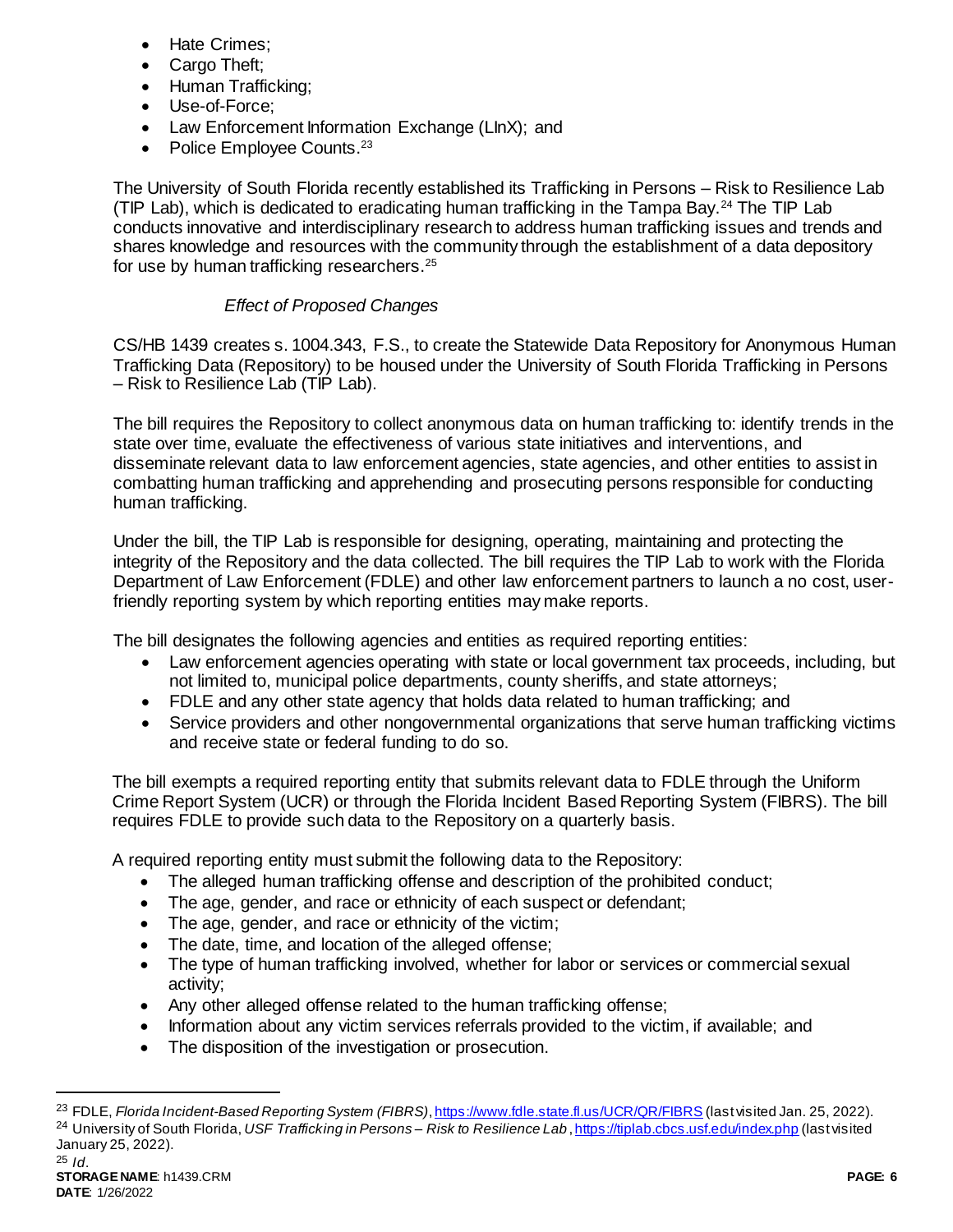The bill requires required reporting entities in a county with a population of 500,000 or more to begin reporting to the Repository by July 1, 2023. Required reporting entities in a county with a population less than 500,000 must begin reporting to the Repository by July 1, 2024.

The bill is effective upon becoming a law.

B. SECTION DIRECTORY:

**Section 1**: Provides the act may be cited as the "Human Trafficking Reduction Act."

- **Section 2**: Creates s. 509.098, F.S., relating to prohibition of hourly rates; proof of identification.
- **Section 3**: Amends s. 796.07, F.S., relating to prohibiting prostitution and related acts.
- **Section 4**: Amends s. 943.0583, F.S., relating to human trafficking victim expunction.
- **Section 5**: Creates s. 1004.343, F.S., relating to Statewide Data Repository for Anonymous Human Trafficking Data.

**Section 6**: Provides that the bill is effective upon becoming a law.

### **II. FISCAL ANALYSIS & ECONOMIC IMPACT STATEMENT**

- A. FISCAL IMPACT ON STATE GOVERNMENT:
	- 1. Revenues:

None.

2. Expenditures:

The bill may have an indeterminate positive impact on prison beds by creating new felony offenses and increasing penalties for current felony offenses.

The bill requires that a system for reporting anonymous human trafficking data to the Repository be made available to required reporting entities at no additional cost to the entity. As such, the bill should not have a fiscal impact on state government entities required to report data to the Repository.

- B. FISCAL IMPACT ON LOCAL GOVERNMENTS:
	- 1. Revenues:

None.

2. Expenditures:

The bill requires that a system for reporting anonymous human trafficking data to the Repository be made available to required reporting entities at no additional cost to the entity. As such, the bill should not have a fiscal impact on local government entities required to report data to the Repository.

C. DIRECT ECONOMIC IMPACT ON PRIVATE SECTOR:

The bill may have an indeterminate negative fiscal impact on the private sector by prohibiting hourly rates for public lodging establishments and vacation rentals.

D. FISCAL COMMENTS:

The bill requires the TIP LAB to house and operate the Repository but does not address how the Repository will be funded. As such, the fiscal impact to the TIP Lab is indeterminate.

### **III. COMMENTS**